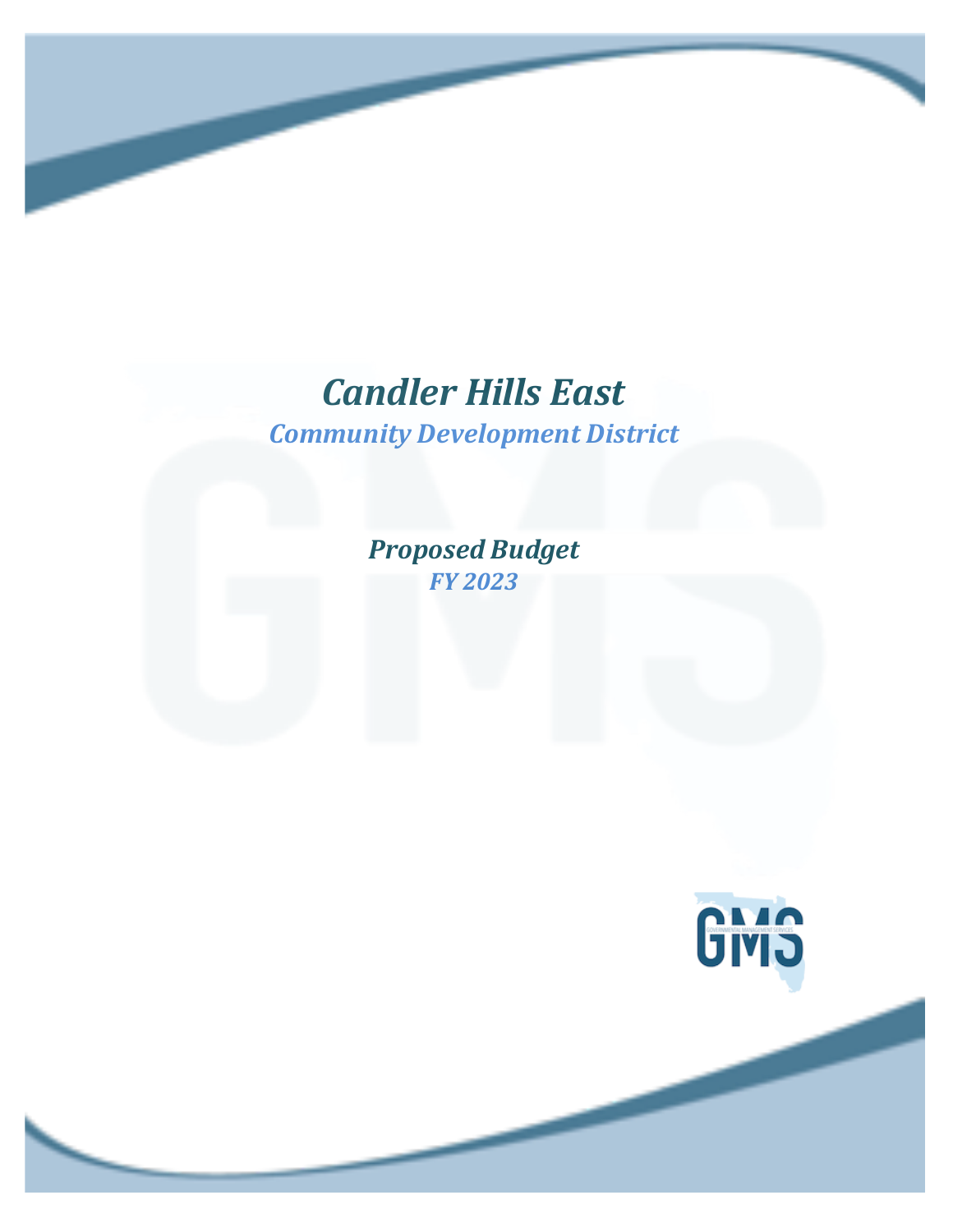# **Table of Contents**

| 1       | <b>General Fund</b>                        |
|---------|--------------------------------------------|
|         |                                            |
| $2 - 4$ | <b>General Fund Narrative</b>              |
|         |                                            |
| 5       | Debt Service Fund - Series 2016            |
|         |                                            |
| 6       | <b>Amortization Schedule - Series 2016</b> |
|         |                                            |
| 7       | <b>Capital Reserves Fund</b>               |
|         |                                            |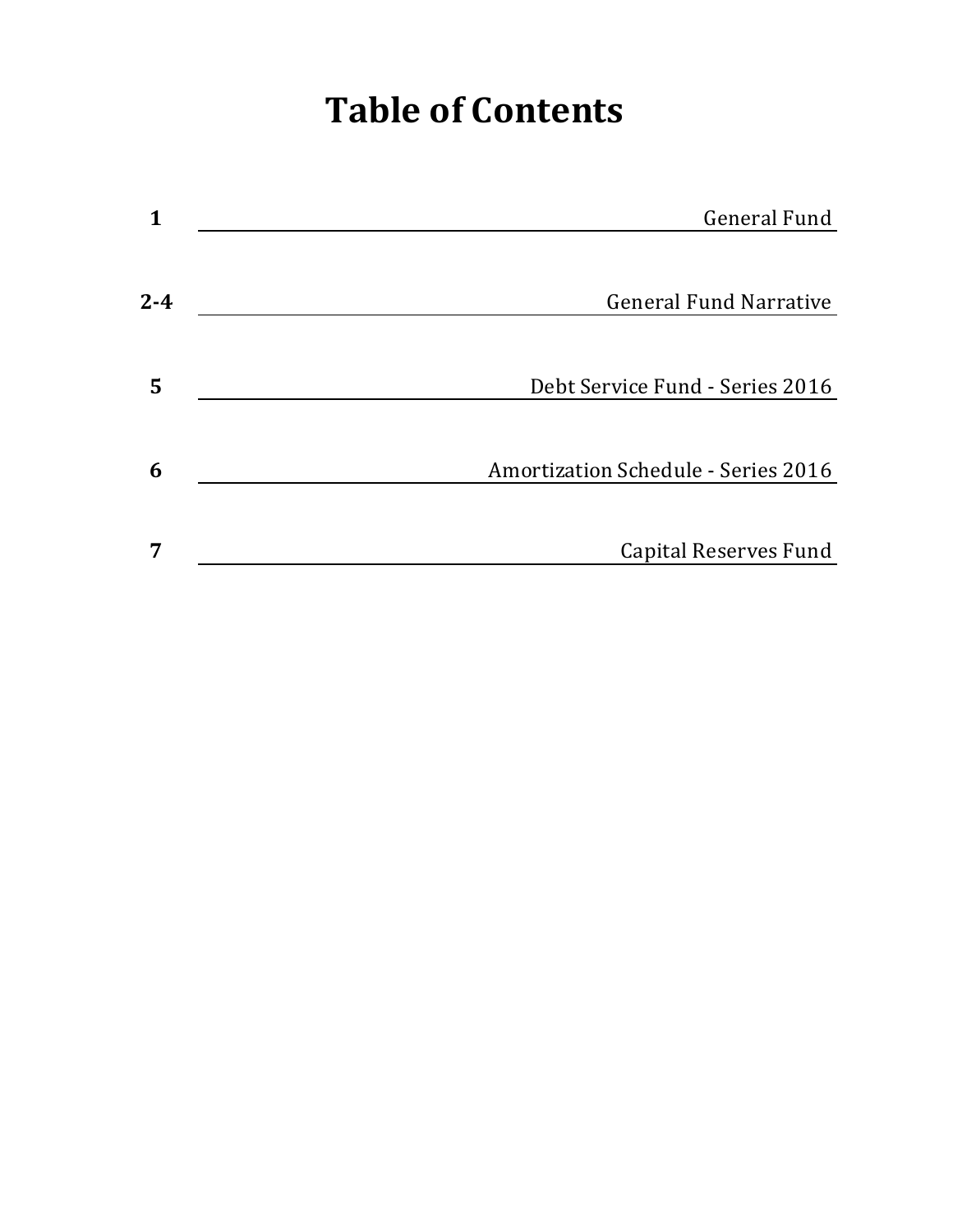#### **Candler Hills East**

**Community Development District** 

**Proposed Budget** 

**General Fund** 

| Description                                      |          | Adopted<br>Actuals<br><b>Budget</b><br>Thru<br>FY2022<br>3/31/22 |            |                          | Projected<br>Next<br>6 Months | Projected<br>Thru<br>9/30/22 |          | Proposed<br><b>Budget</b><br>FY2023 |            |                |
|--------------------------------------------------|----------|------------------------------------------------------------------|------------|--------------------------|-------------------------------|------------------------------|----------|-------------------------------------|------------|----------------|
| <b>Revenues</b>                                  |          |                                                                  |            |                          |                               |                              |          |                                     |            |                |
| Maintenance Assessments                          | \$       | 55,051                                                           | $\sqrt{5}$ | 53,425                   | \$                            | 1,626                        | \$       | 55,051                              | $\sqrt{5}$ | 55,051         |
| Interest                                         | \$       | 25                                                               | \$         | $\overline{7}$           | \$                            |                              | \$       | $\sqrt{ }$                          | \$         | 25             |
| Carry Forward Surplus                            | \$       | ÷                                                                | \$         | 53,109                   | \$                            |                              | \$       | 53,109                              | \$         | 483            |
| <b>Total Revenues</b>                            | \$       | 55,076                                                           | \$         | 106,541                  | \$                            | 1,626                        | \$       | 108,167                             | \$         | 55,559         |
| <b>Expenditures</b>                              |          |                                                                  |            |                          |                               |                              |          |                                     |            |                |
| General & Administrative                         |          |                                                                  |            |                          |                               |                              |          |                                     |            |                |
| <b>Supervisor Fees</b>                           | \$       | 4,000                                                            | \$         | 2,000                    | \$                            | 2,000                        | \$       | 4,000                               | \$         | 4,000          |
| <b>FICA</b> Expense                              | \$       | 306                                                              | \$         | 92                       | \$                            | 153                          | \$       | 245                                 | \$         | 306            |
| Engineering                                      | \$       | 2,200                                                            | \$         | $\sim$                   | \$                            | 7,700                        | \$       | 7,700                               | \$         | 1,200          |
| <b>Trustee Fees</b>                              | \$       | 2,050                                                            | \$         | 2,020                    | \$                            | ÷,                           | \$       | 2,020                               | \$         | 2,050          |
| Dissemination                                    | \$       | 3,500                                                            | \$         | 2,000                    | \$                            | 1,250                        | \$       | 3,250                               | \$         | 2,500          |
| Arbitrage                                        | \$       | 450                                                              | \$         | 450                      | \$                            | $\overline{\phantom{a}}$     | \$       | 450                                 | \$         | 450            |
| Assessment Roll                                  | \$       | 5,000                                                            | \$         | 5,000                    | \$                            | $\overline{a}$               | \$       | 5,000                               | \$         | 5,000          |
| Attorney                                         | \$       | 6,000                                                            | \$         | 3,113                    | \$                            | 2,888                        | \$       | 6,000                               | \$         | 6,000          |
| Annual Audit                                     | \$<br>\$ | 3,415                                                            | \$         | 3,415<br>3,843           | \$                            | ÷,<br>3,843                  | \$       | 3,415                               | \$         | 3,515<br>8,069 |
| Management Fees<br><b>Information Technology</b> | \$       | 7,685<br>800                                                     | \$<br>\$   | 400                      | \$<br>\$                      | 400                          | \$<br>\$ | 7,685<br>800                        | \$<br>\$   | 1,000          |
| Website Maintenance                              | \$       | 600                                                              | \$         | 300                      | \$                            | 300                          | \$       | 600                                 | \$         | 750            |
| Telephone                                        | \$       | 50                                                               | \$         | $\sim$                   | \$                            | 25                           | \$       | 25                                  | \$         | 50             |
| Postage                                          | \$       | 1,000                                                            | \$         | 63                       | \$                            | 500                          | \$       | 563                                 | \$         | 625            |
| Printing & Binding                               | \$       | 300                                                              | \$         | 86                       | \$                            | 150                          | \$       | 236                                 | \$         | 300            |
| Insurance                                        | \$       | 7,153                                                            | \$         | 6,731                    | \$                            | $\overline{a}$               | \$       | 6,731                               | \$         | 7,572          |
| Legal Advertising                                | \$       | 700                                                              | \$         | $\sim$                   | \$                            | 700                          | \$       | 700                                 | \$         | 700            |
| Other Current Charges                            | \$       | 400                                                              | \$         | 373                      | \$                            | 200                          | \$       | 573                                 | \$         | 400            |
| Office Supplies                                  | \$       | 150                                                              | \$         | 56                       | \$                            | 75                           | \$       | 131                                 | \$         | 150            |
| Dues, Licenses & Subscriptions                   | \$       | 175                                                              | \$         | 175                      | \$                            |                              | \$       | 175                                 | \$         | 175            |
| Total General & Administrative:                  | \$       | 45,934                                                           | \$         | 30,116                   | \$                            | 20,183                       | \$       | 50,299                              | \$         | 44,812         |
| <b>Operations &amp; Maintenance</b>              |          |                                                                  |            |                          |                               |                              |          |                                     |            |                |
| Mulch                                            | \$       | 6,045                                                            | \$         | 6,360                    | \$                            |                              | \$       | 6,360                               | \$         | 7,650          |
| Contingency                                      | \$       | 3,097                                                            | \$         | $\overline{\phantom{a}}$ | \$                            | 3,097                        | \$       | 3,097                               | \$         | 3,097          |
| <b>Total Operations &amp; Maintenance:</b>       | \$       | 9,142                                                            | \$         | 6,360                    | \$                            | 3,097                        | \$       | 9,457                               | \$         | 10,747         |
| <b>Total Expenditures</b>                        | \$       | 55,076                                                           | \$         | 36,476                   | \$                            | 23,280                       | \$       | 59,757                              | \$         | 55,559         |
| <b>Excess Revenues/(Expenditures)</b>            | \$       |                                                                  | \$         | 70,065                   | \$                            | (21, 655)                    | \$       | 48,410                              | \$         |                |
|                                                  |          |                                                                  |            |                          |                               |                              |          |                                     |            |                |

|                              | <b>FY2020</b> | <b>FY2021</b> | <b>FY2022</b> | <b>FY2023</b> |  |
|------------------------------|---------------|---------------|---------------|---------------|--|
| Net Assessments              | \$55.051      | \$55,051      | \$55,051      | \$55,051      |  |
| Discounts & Collections (6%) | \$3,514       | \$3.514       | \$3,514       | \$3,514       |  |
| Gross Assessments            | \$58,565      | \$58.565      | \$58.565      | \$58,565      |  |
|                              |               |               |               |               |  |
| Total Units                  | 628           | 628           | 628           | 628           |  |
| Assessments per Unit         | \$93          | \$93          | \$93          | \$93          |  |
|                              |               |               |               |               |  |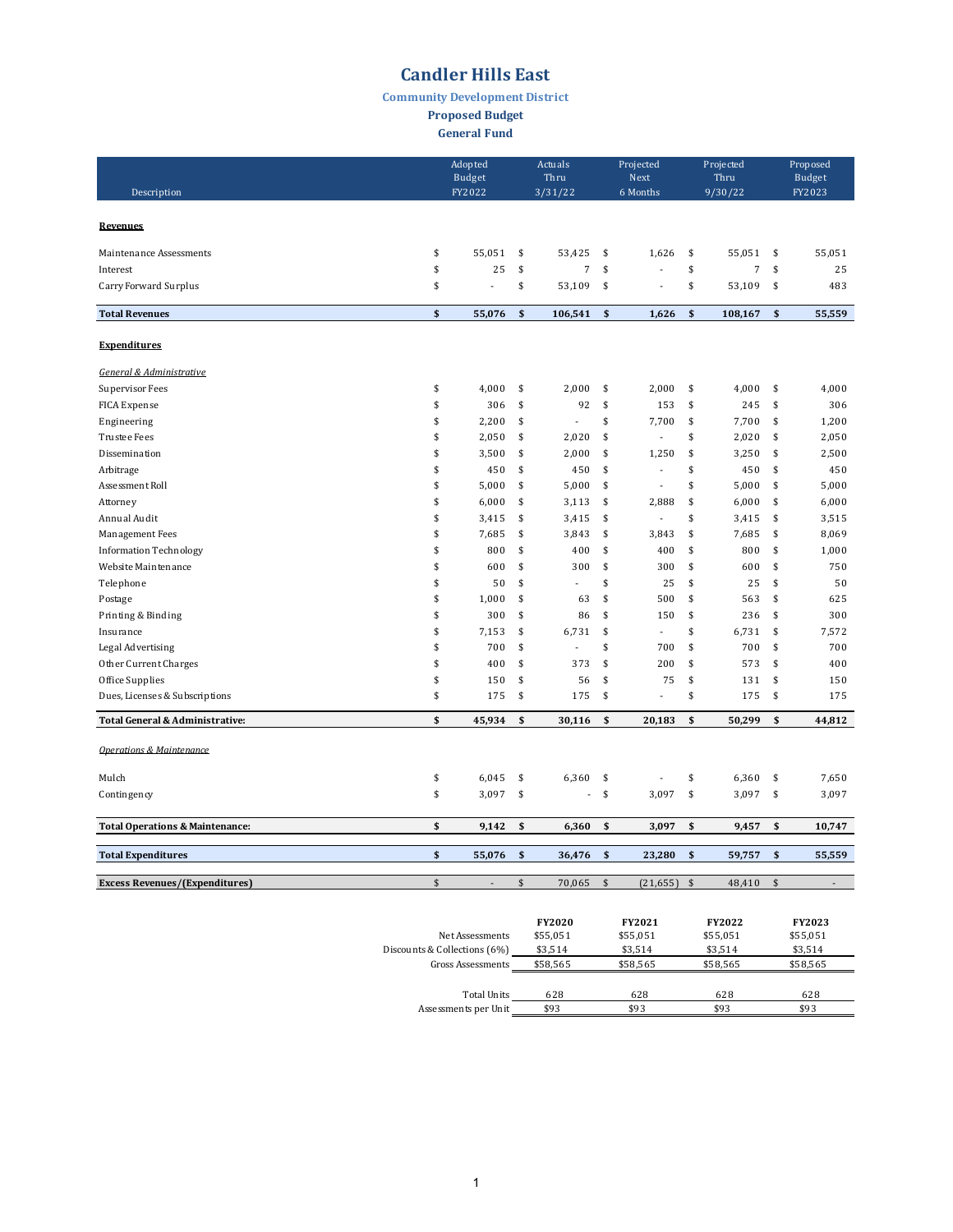# **Candler Hills East Community Development District**

General Fund Budget Fiscal Year 2023

#### **REVENUES:**

#### **Maintenance Assessments**

The District will levy a non-ad valorem special assessment on all taxable property within the District, to fund all General Operating and Maintenance Expenditures for the Fiscal Year.

#### **Interest**

The District receives interest earnings from its cash balance in the SunTrust operating account.

#### **EXPENDITURES:**

#### *Administrative:*

#### **Supervisor Fees**

The Florida Statutes allows each board member to receive \$200 per meeting not to exceed \$4,800 in one year. This amount is based on 5 Supervisors attending 4 monthly meetings.

#### **FICA Expense**

Represents the Employer's share of Social Security and Medicare taxes withheld from Board of Supervisors checks.

#### **Engineering**

The District's engineer, Dewberry Engineers, Inc., will be providing general engineering services to the District, e.g., attendance and preparation for monthly meetings, reviewing invoices, and various projects assigned as directed by the Board of Supervisors. The District currently has an agreement with Dewberry Engineers, Inc.

#### **Trustee Fees**

The District issued Series 2016 Special Assessment Refunding Bonds that are administered by a Trustee at US Bank.

#### **Dissemination**

The District is required by the Security and Exchange Commission to comply with Rule 15c2- $12(b)$  (5) which relates to additional reporting requirements for unrated bond issues. Governmental Management Services – CF, LLC is contracted for this service.

#### **Arbitrage**

The District has contracted with an independent certified public accountant to annually calculate the District's Arbitrage Rebate Liability on the Series 2016 Special Assessment Refunding Bonds.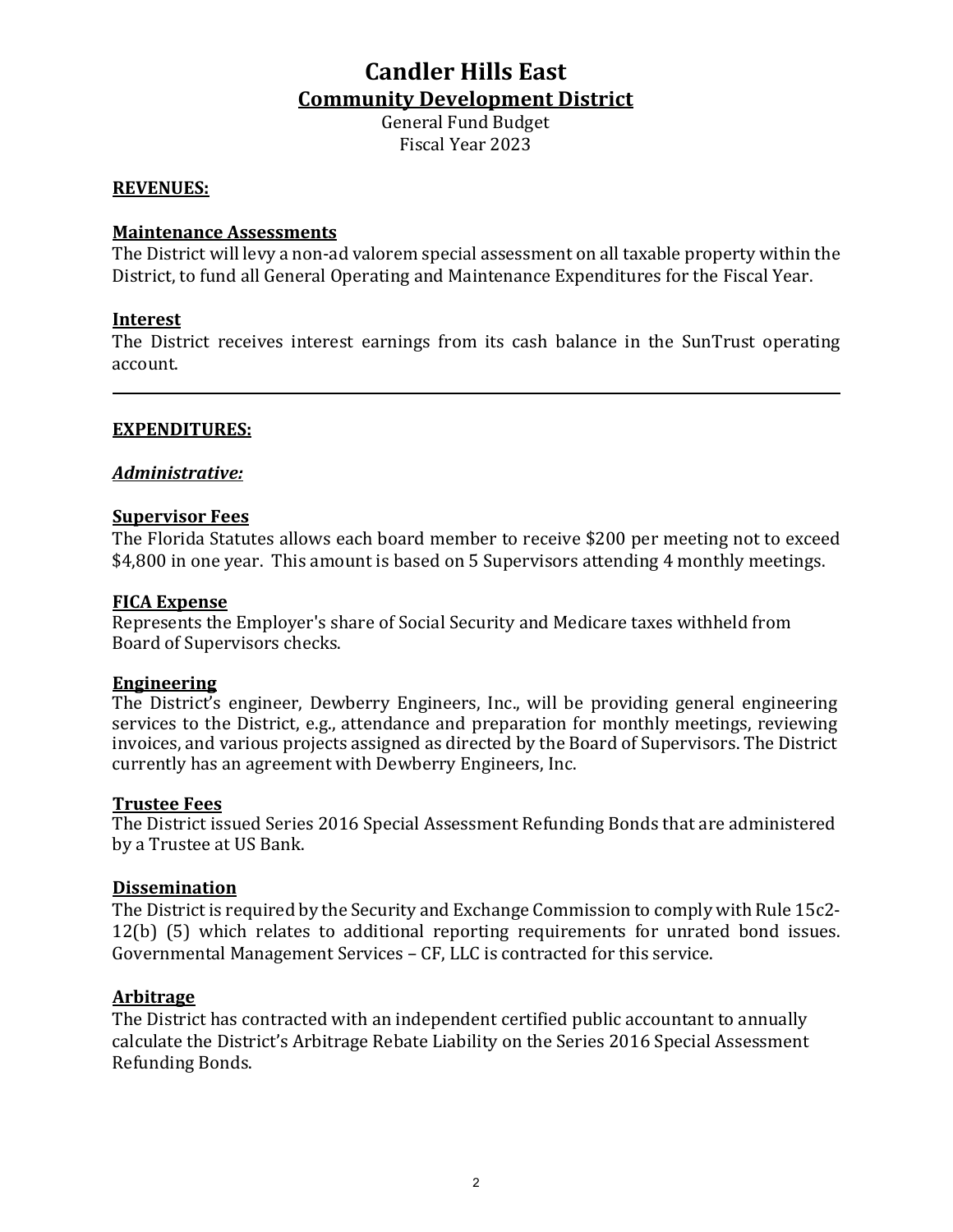# **Candler Hills East Community Development District**

General Fund Budget Fiscal Year 2023

#### **Assessment Roll**

Governmental Management Services – Central Florida, LLC serves as the District's collection agent and certifies the District's non-ad valorem assessments with the Marion County Tax Collector's Office.

#### **Attorney**

The District's legal counsel, Colen and Wagoner P. A., provides general legal services to the District, i.e., attendance and preparation for monthly meetings, review operating and maintenance contracts, etc.

#### **Annual Audit**

The District is required annually to conduct an audit of its financial records by an Independent Certified Public Accounting Firm. The District has contracted with Berger, Toombs, Elam, Gaines & Frank for this service.

#### **Management Fees**

The District receives Management, Accounting and Administrative services as part of a Management Agreement with Governmental Management Services - Central Florida, LLC. The services include, but are not limited to, recording and transcription of board meetings, administrative services, budget preparation, all financial reporting, annual audits, etc.

#### **Information Technology**

Represents costs related to the District's information systems, which include but are not limited to video conferencing services, cloud storage services and servers, security, accounting software, etc.

#### **Website Maintenance**

Represents the costs associated with monitoring and maintaining the District's website created in accordance with Chapter 189, Florida Statutes. These services include site performance assessments, security and firewall maintenance, updates, document uploads, hosting and domain renewals, website backups, etc. Governmental Management Services-Central Florida, LLC, provides these services.

#### **Telephone**

Telephone and fax machine.

#### **Postage**

Mailing of Board Meeting agenda packages, overnight deliveries, checks for vendors and any other required correspondence.

#### **Printing & Binding**

Printing and Binding agenda packages for board meetings, printing of computerized checks, stationary, envelopes etc.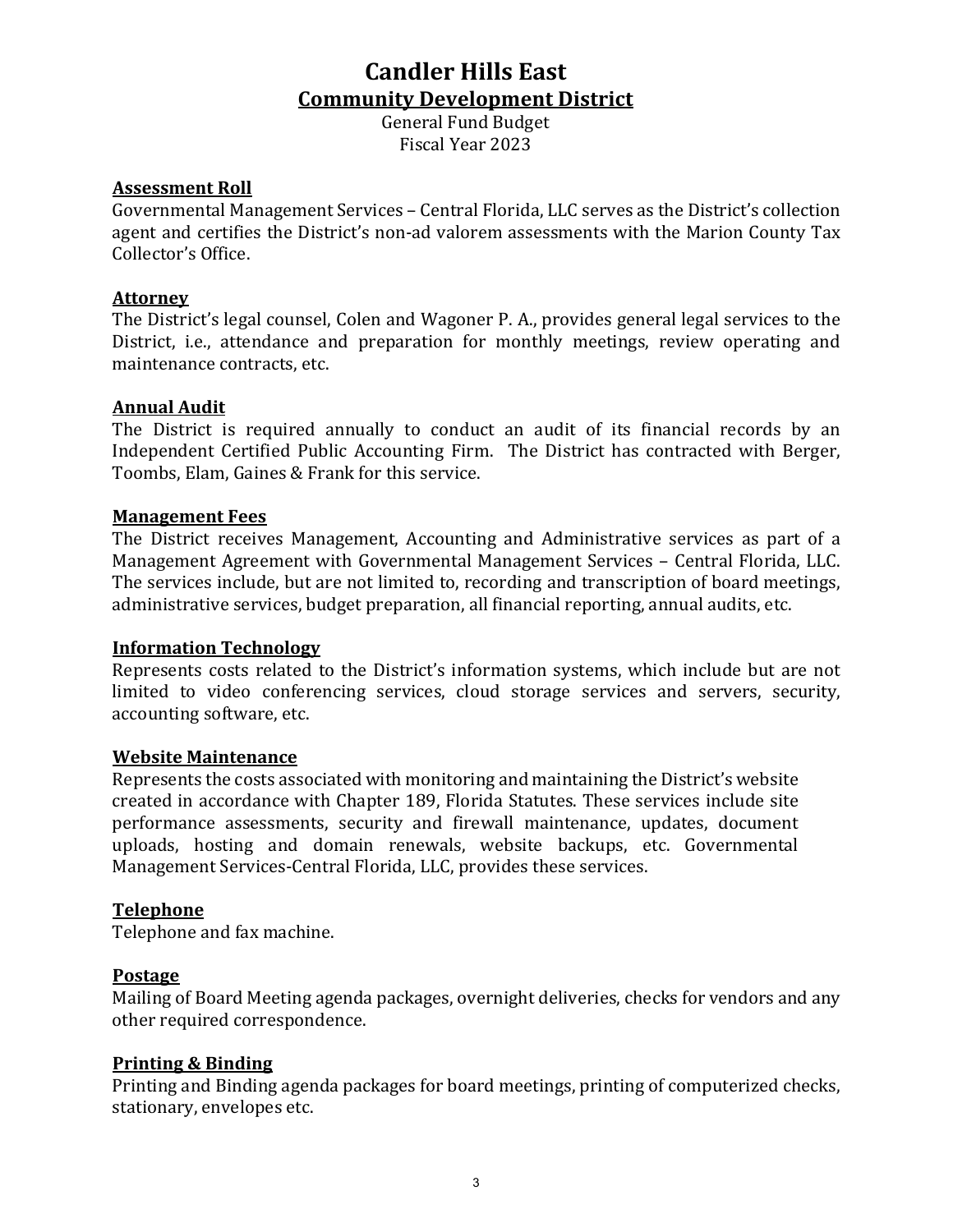# **Candler Hills East Community Development District**

General Fund Budget Fiscal Year 2023

#### **Insurance**

The District's general liability & public officials liability insurance policy is with Florida Insurance Alliance. The Florida Insurance Alliance specializes in providing insurance coverage to governmental agencies.

#### **Legal Advertising**

The District is required to advertise various notices for monthly Board meetings, public hearings, etc. in a newspaper of general circulation.

#### **Other Current Charges**

Bank charges and any other miscellaneous expenses that are incurred during the year.

#### **Office Supplies**

The District incurs charges for supplies that need to be purchased during the fiscal year, including copier and printer toner cartridges, paper, file folders, binders, pens, paper clips, and other such office supplies.

#### **Dues, Licenses & Subscriptions**

The District is required to pay an annual fee to the Department of Economic Opportunity for \$175. This is the only expense under this category for the District.

#### **MAINTENANCE:**

#### **Mulch**

Costs related to mulch installed in the District.

#### **Contingency**

To record the cost of any maintenance expenses not properly classified in any of the other accounts.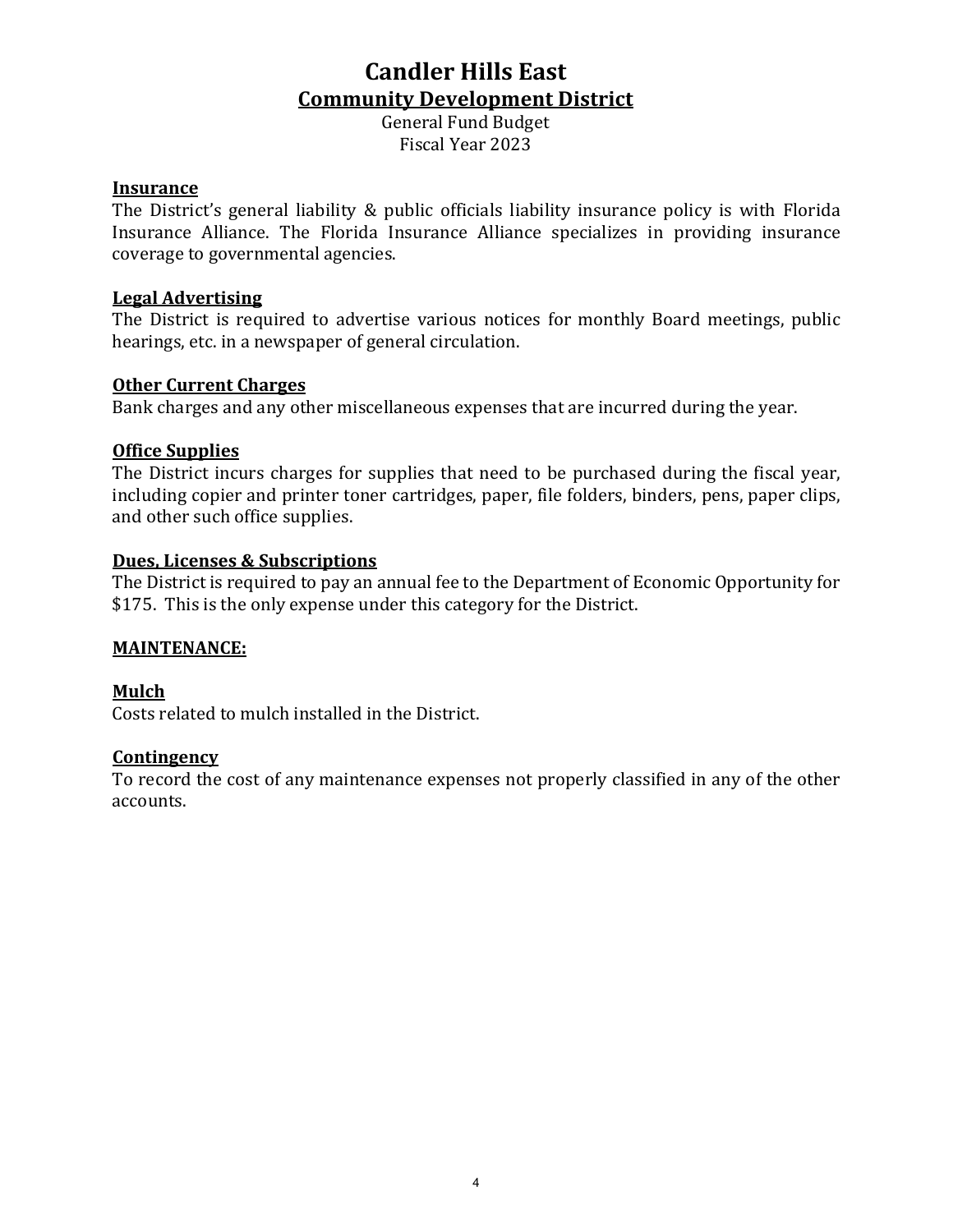### **Candler Hills East**

#### **Community Development District**

#### **Proposed Budget**

#### **Debt Service Fund Series 2016**

| Description                           | Adopted<br>Budget<br>FY2022 |                           | Actuals<br>Thru<br>3/31/22 |                           | Projected<br>Next<br>6 Months |                    | Projected<br>Thru<br>9/30/22 |                | Proposed<br>Budget<br>FY2023 |
|---------------------------------------|-----------------------------|---------------------------|----------------------------|---------------------------|-------------------------------|--------------------|------------------------------|----------------|------------------------------|
| <b>Revenues</b>                       |                             |                           |                            |                           |                               |                    |                              |                |                              |
| Assessments - Tax Roll                | \$<br>214,426               | \$                        | 207,808                    | \$                        | 6,618                         | \$                 | 214,426                      | \$             | 214,426                      |
| Assessments - Prepayments             | \$                          | \$                        | 17,263                     | \$                        |                               | \$                 | 17,263                       | \$             |                              |
| Interest Income                       | \$                          | \$                        | 7                          | \$                        | ÷.                            | \$                 | 7                            | \$             |                              |
| Carry Forward Surplus                 | \$<br>240,773               | \$                        | 253,133                    | \$                        | $\sim$                        | \$                 | 253,133                      | \$             | 207,761                      |
| <b>Total Revenues</b>                 | \$<br>455,199               | $\boldsymbol{\mathsf{s}}$ | 478,212                    | $\boldsymbol{\mathsf{s}}$ | 6,618                         | $\mathbf{s}$       | 484,829                      | $\mathbf{s}$   | 422,186                      |
| <b>Expenditures</b>                   |                             |                           |                            |                           |                               |                    |                              |                |                              |
| General & Administrative:             |                             |                           |                            |                           |                               |                    |                              |                |                              |
| Special Call - 11/1                   | \$<br>45,000                | \$                        | 60,000                     | \$                        |                               | \$                 | 60,000                       | \$             |                              |
| Interest - $11/1$                     | \$<br>46,588                | \$                        | 46,588                     | \$                        |                               | \$                 | 46,588                       | \$             | 44,075                       |
| Principal - 5/1                       | \$<br>125,000               | \$                        | L,                         | \$                        | 125,000                       | \$                 | 125,000                      | \$             | 125,000                      |
| Interest - 5/1                        | \$<br>46,588                | \$                        | $\overline{a}$             | \$                        | 45,481                        | \$                 | 45,481                       | \$             | 44,075                       |
| <b>Total Expenditures</b>             | \$<br>263,175               | \$                        | 106,588                    | $\mathbf{s}$              | 170,481                       | $\mathbf{s}$       | 277,069                      | \$             | 213,150                      |
| <b>Excess Revenues/(Expenditures)</b> | \$<br>192,024               | $\frac{1}{2}$             | 371,624                    | \$                        | (163, 863)                    | $\mathbf{\hat{s}}$ | 207,761                      | $\mathfrak{S}$ | 209,036                      |
|                                       |                             |                           |                            |                           |                               |                    | Nov 1, 2023                  |                | \$42,513                     |
|                                       |                             |                           |                            |                           |                               |                    | Net Assessments              |                | \$214,426                    |
|                                       |                             |                           |                            |                           |                               |                    | <b>Gross Assessments</b>     |                | \$228,113                    |
|                                       |                             |                           |                            |                           |                               |                    | Discounts & Collections (6%) |                | \$13,687                     |

Total Units 414.75<br>the per Unit 5550 Assessments per Unit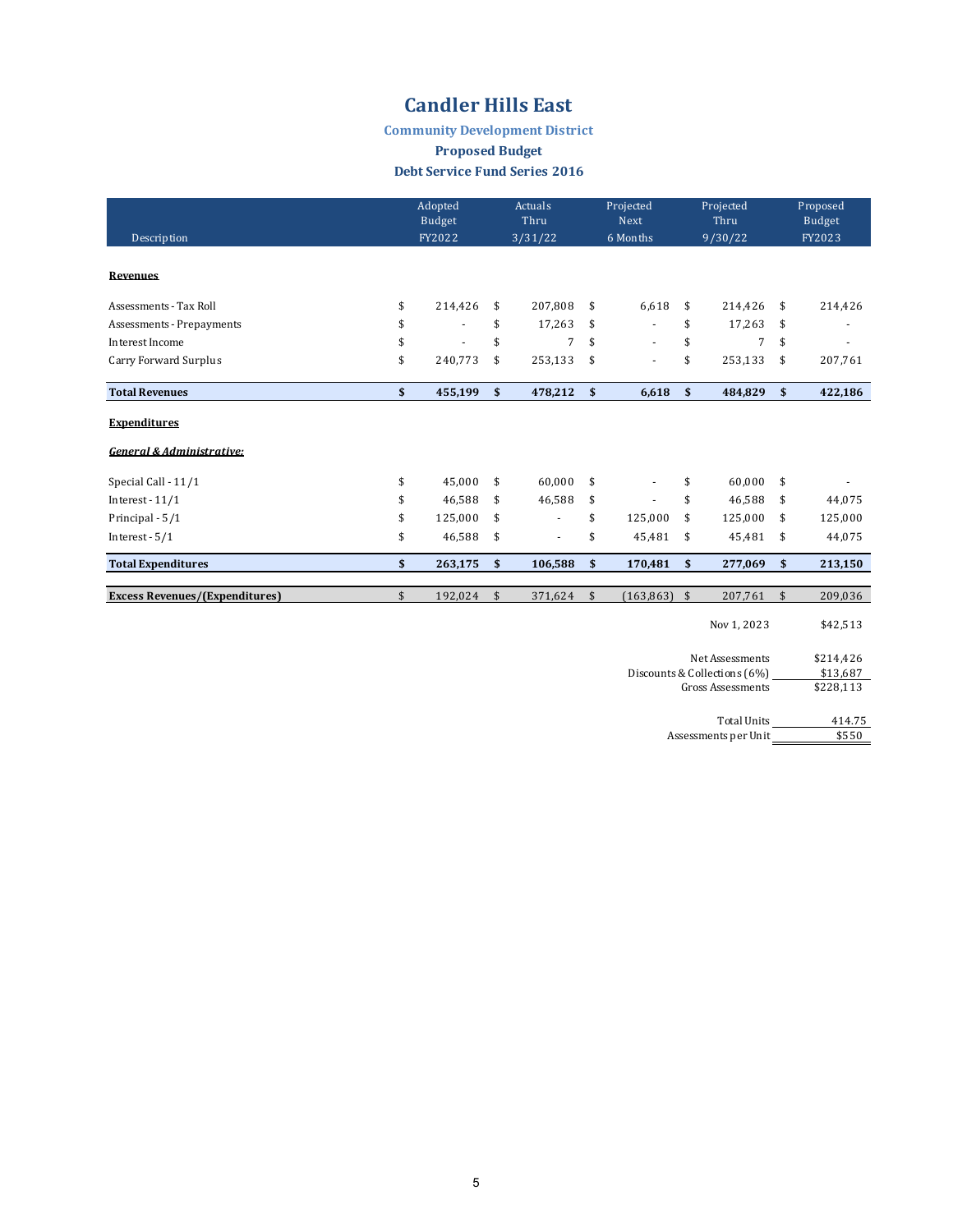# **Chandler Hills East**

**Community Development District** 

**Series 2016 Special Assessment Bonds** 

**Amortization Schedule**

| Date     | Balance            | Prinicpal          | Interest |            |    | Total        |
|----------|--------------------|--------------------|----------|------------|----|--------------|
|          |                    |                    |          |            |    |              |
| 11/01/22 | \$<br>2,370,000.00 | \$                 | \$       | 44,075.00  |    |              |
| 05/01/23 | \$<br>2,370,000.00 | \$<br>125,000.00   | \$       | 44,075.00  | \$ | 213,150.00   |
| 11/01/23 | \$<br>2,245,000.00 | \$                 | \$       | 42,512.50  |    |              |
| 05/01/24 | \$<br>2,245,000.00 | \$<br>130,000.00   | \$       | 42,512.50  | \$ | 215,025.00   |
| 11/01/24 | \$<br>2,115,000.00 | \$                 | \$       | 40,725.00  |    |              |
| 05/01/25 | \$<br>2,115,000.00 | \$<br>90,000.00    | \$       | 40,725.00  | \$ | 171,450.00   |
| 11/01/25 | \$<br>2,025,000.00 | \$                 | \$       | 39,375.00  |    |              |
| 05/01/26 | \$<br>2,025,000.00 | \$<br>135,000.00   | \$       | 39,375.00  | \$ | 213,750.00   |
| 11/01/26 | \$<br>1,890,000.00 | \$                 | \$       | 36,843.75  |    |              |
| 05/01/27 | \$<br>1,890,000.00 | \$<br>140,000.00   | \$       | 36,843.75  | \$ | 213,687.50   |
| 11/01/27 | \$<br>1,750,000.00 | \$                 | \$       | 34,218.75  |    |              |
| 05/01/28 | \$<br>1,750,000.00 | \$<br>145,000.00   | \$       | 34,218.75  | \$ | 213,437.50   |
| 11/01/28 | \$<br>1,605,000.00 | \$                 | \$       | 31,500.00  |    |              |
| 05/01/29 | \$<br>1,605,000.00 | \$<br>155,000.00   | \$       | 31,500.00  | \$ | 218,000.00   |
| 11/01/29 | \$<br>1,450,000.00 | \$                 | \$       | 28,593.75  |    |              |
| 05/01/30 | \$<br>1,450,000.00 | \$<br>160,000.00   | \$       | 28,593.75  | \$ | 217,187.50   |
| 11/01/30 | \$<br>1,290,000.00 | \$                 | \$       | 25,593.75  |    |              |
| 05/01/31 | \$<br>1,290,000.00 | \$<br>165,000.00   | \$       | 25,593.75  | \$ | 216,187.50   |
| 11/01/31 | \$<br>1,125,000.00 | \$                 | \$       | 22,500.00  |    |              |
| 05/01/32 | \$<br>1,125,000.00 | \$<br>170,000.00   | \$       | 22,500.00  | \$ | 215,000.00   |
| 11/01/32 | \$<br>955,000.00   | \$                 | \$       | 19,100.00  |    |              |
| 05/01/33 | \$<br>955,000.00   | \$<br>175,000.00   | \$       | 19,100.00  | \$ | 213,200.00   |
| 11/01/33 | \$<br>780,000.00   | \$                 | \$       | 15,600.00  |    |              |
| 05/01/34 | \$<br>780,000.00   | \$<br>185,000.00   | \$       | 15,600.00  | \$ | 216,200.00   |
| 11/01/34 | \$<br>595,000.00   | \$                 | \$       | 11,900.00  |    |              |
| 05/01/35 | \$<br>595,000.00   | \$<br>190,000.00   | \$       | 11,900.00  | \$ | 213,800.00   |
| 11/01/35 | \$<br>405,000.00   | \$                 | \$       | 8,100.00   |    |              |
| 05/01/36 | \$<br>405,000.00   | \$<br>200,000.00   | \$       | 8,100.00   | \$ | 216,200.00   |
| 11/01/36 | \$<br>205,000.00   | \$                 | \$       | 4,100.00   |    |              |
| 05/01/37 | \$<br>205,000.00   | \$<br>205,000.00   | \$       | 4,100.00   | \$ | 213,200.00   |
|          |                    |                    |          |            |    |              |
|          |                    | \$<br>2,370,000.00 | \$       | 809,475.00 | \$ | 3,179,475.00 |